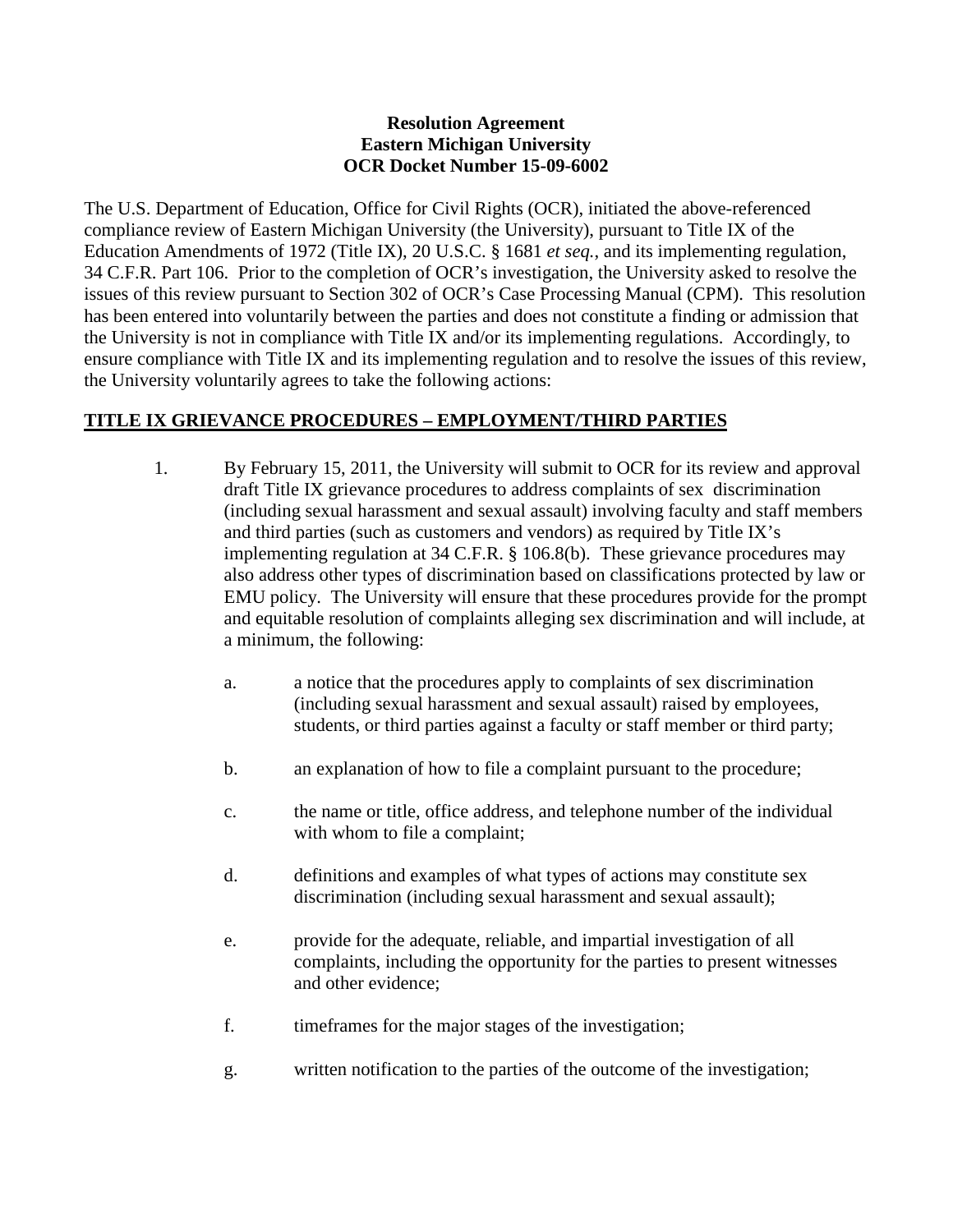- h. an assurance that the University will keep the complaint and investigation confidential to the extent possible;
- i. an assurance that the University will take steps to prevent recurrence of any discrimination, with examples of the range of possible disciplinary sanctions, and to remedy the discriminatory effects on the victim(s) and others, with examples of the types of remedies available to victims; and
- j. a statement that Title IX prohibits retaliation against any individual who files a complaint under Title IX or participates in a complaint investigation.

REPORTING REQUIREMENT – EMPLOYMENT/THIRD PARTIES: By February 15, 2011, the University will submit to OCR for its review and comment its Title IX grievance procedures referenced in item #1.

2. Within 45 calendar days of written notification from OCR that the revised grievance procedures developed in accordance with item #1 above are consistent with Title IX requirements, the University will adopt and implement the procedures and will provide all faculty, staff and students with written notice regarding the grievance procedures for resolving Title IX complaints together with information on how to obtain a copy of the grievance procedures. The University, at a minimum, will make this notification through the University's website, electronic mail messages to faculty, staff and students, and any regularly issued newsletters, (in print or online), as well as by any other additional means of notification the University deems effective to ensure that the information is widely disseminated.

> REPORTING REQUIREMENT: Within 30 calendar days after the completion of item #2, the University will provide OCR with documentation that it has implemented item #1 and 2 above, including copies of the written notices issued to faculty, staff, and students regarding the Title IX procedures and a description of how the notices were distributed; copies of its revised student handbooks; and a link to its webpage where the revised Title IX procedures are located.

## **TITLE IX GRIEVANCE PROCEDURES - STUDENTS**

- 3. By February 15, 2011, the University will promulgate procedures under and consistent with its Student Code of Conduct to provide appropriate Title IX grievance procedures, as required by 34 C.F.R. § 106.8(b), to address complaints of sex discrimination (including sexual harassment and sexual assault) involving students and will submit these procedures to OCR for their review and approval. The University will ensure that these procedures provide for the prompt and equitable resolution of complaints alleging sex discrimination and will include, at a minimum, the following:
	- a. a notice that the procedures apply to complaints of sex discrimination (including sexual harassment and sexual assault) raised by employees, students, or third parties against University students;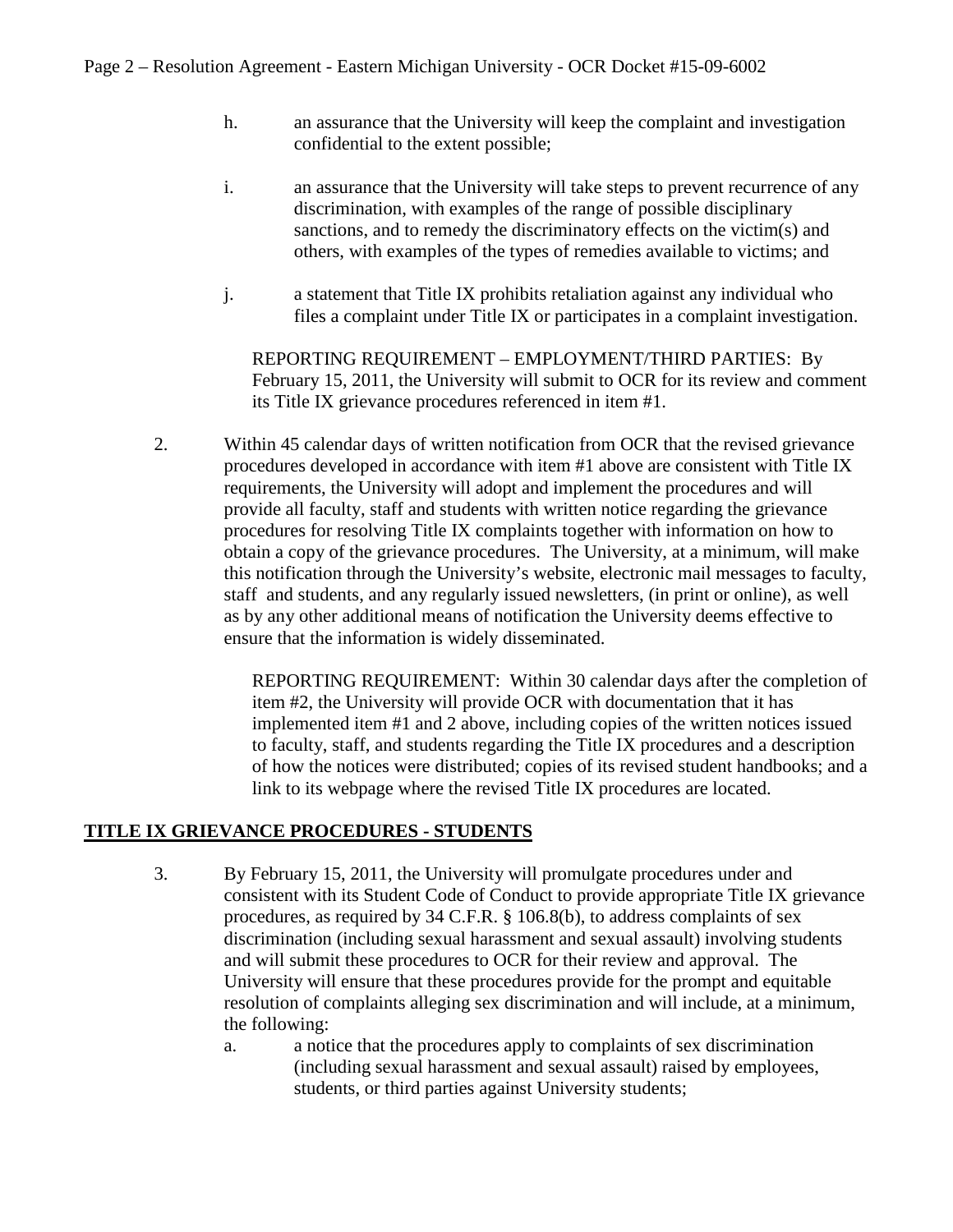- b. an explanation of how to file a complaint pursuant to the procedure;
- c. the name or title, office address, and telephone number of the individual with whom to file a complaint;
- d. definitions and examples of what types of actions may constitute sex discrimination (including sexual harassment and sexual assault);
- e. provide for the adequate, reliable, and impartial investigation of all complaints, including the opportunity for the parties to present witnesses and other evidence;
- f. timeframes for the major stages of the investigation;
- g. written notification to the parties of the outcome of the investigation;
- h. an assurance that the University will keep the complaint and investigation confidential to the extent possible;
- i. an assurance that the University will take steps to prevent recurrence of any discrimination, with examples of the range of possible disciplinary sanctions, and to remedy the discriminatory effects on the victim(s) and others, with examples of the types of remedies available to victims; and
- j. a statement that Title IX prohibits retaliation against any individual who files a complaint under Title IX or participates in a complaint investigation.
- k. a statement regarding who to contact if a student wishes to file a complaint of sex discrimination against a faculty or staff member or third party.

REPORTING REQUIREMENT: By February 15, 2011, the University will submit to OCR for its review and comment its Title IX grievance procedures referenced in items #3.

4. Within 45 calendar days of written notification from OCR that the revised grievance procedures developed in accordance with item #3 above are consistent with Title IX requirements, the University will adopt and implement the procedures and will provide all students with written notice regarding the grievance procedures for resolving Title IX complaints together with information on how to obtain a copy of the grievance procedures. The University, at a minimum, will make this notification through the University's website, electronic mail messages to students, and any regularly issued communications, such as bulletins or newsletters, as well as by any other additional means of notification the University deems effective to ensure that the information is widely disseminated.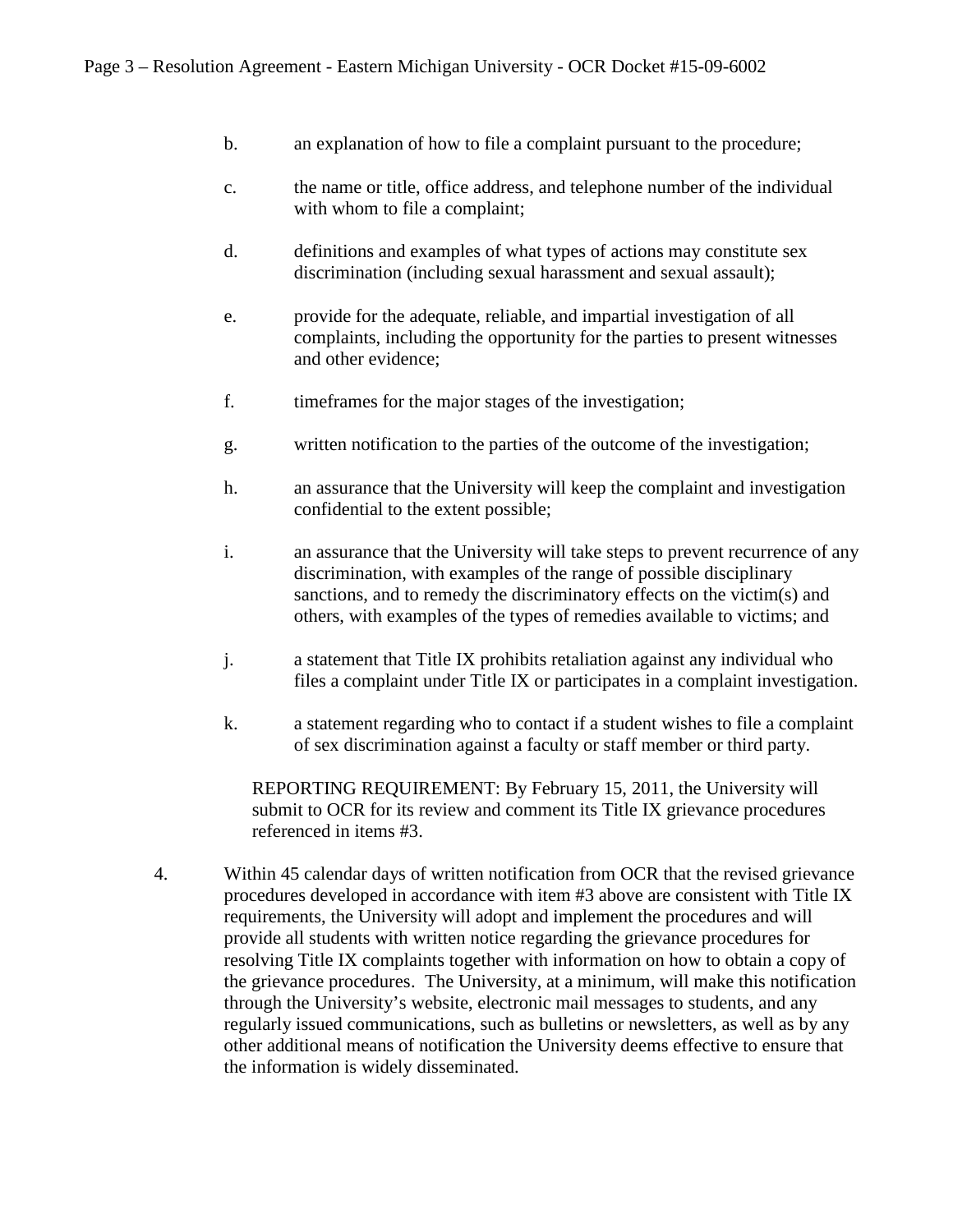REPORTING REQUIREMENT: Within 30 calendar days after the completion of item #4,the University will provide OCR with documentation that it has implemented item #4 above, including copies of the written notices issued to faculty, staff, and students regarding the Title IX procedures and a description of how the notices were distributed; copies of its revised student handbooks; and a link to its webpage where the revised Title IX procedures are located.

# **NOTICE OF NONDISCRIMINATION/TITLE IX COORDINATOR**

5. By February 15, 2011, the University will submit to OCR for review a notice of nondiscrimination pursuant to 34 C.F.R. § 106.9, which will notify faculty, staff, students and other relevant persons that it does not discriminate on the basis of sex in the education programs or activities that it operates and that it is required by Title IX not to discriminate in such a manner. The notice will state that the requirement not to discriminate in the University's education programs and activities extends to employment with and admission to the University and that inquiries concerning the application of Title IX should be referred to the Title IX Coordinator(s). The policy shall include the name or title, office address, and telephone number for the University's Title IX Coordinator(s). The University will publish this notice consistent with the requirements of Title IX at 34 C.F.R. § 106.9.

> REPORTING REQUIREMENT: By February 15, 2011, the University will provide OCR with a copy of the University's Title IX notice of nondiscrimination referenced in item #5 above.

6. Within 45 calendar days of written notification from OCR that the University's notice of nondiscrimination complies with Title IX, the University will ensure that, to the extent required by Title IX at 34 C.F.R. § 106.9, each of its electronic and printed publications of general distribution that provide information to employees and students about University services and policies contain the notice of nondiscrimination.

> REPORTING REQUIREMENT: Within 30 calendar days of the completion of item #6 the University will provide OCR with documentation that it has implemented item #6 above, including copies of any printed publications, and web links to any electronic publications containing the notice.

7. By January 15, 2011, the University will designate one or more employees to coordinate the University's efforts to comply with Title IX and will publish this individual's name or title, office address, and telephone number consistent with the requirements of Title IX at 34 C.F.R. § 106.8(a). If the University opts to designate more than one such coordinator, its publications will make clear the scope of each coordinator's responsibilities (e.g., who will handle complaints by faculty, staff and students), and will designate one coordinator, who will be titled "Title IX Coordinator" and who will have ultimate oversight responsibility over the other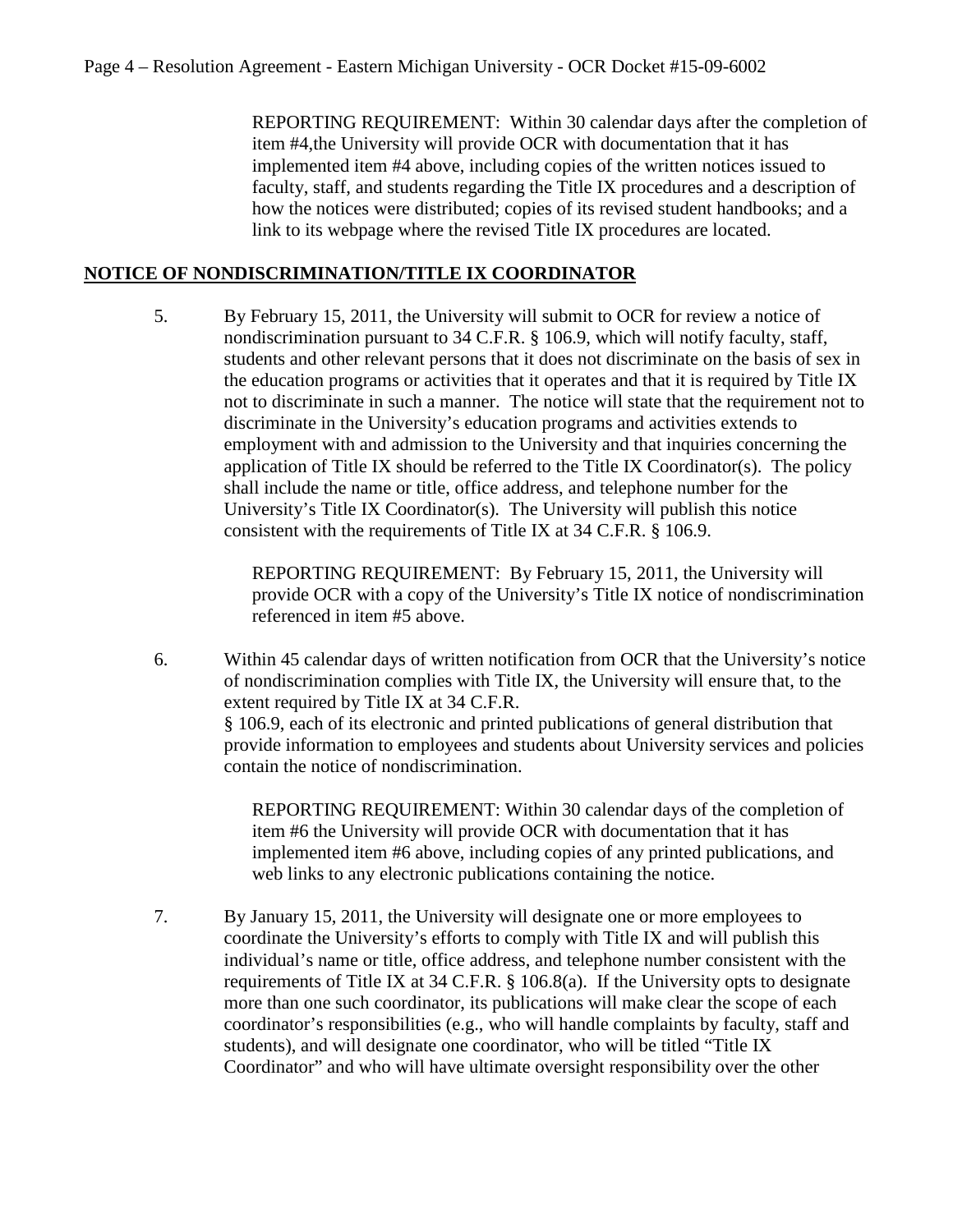coordinators, whose titles will clearly indicate that they are in a deputy or supporting role to the Title IX Coordinator.

REPORTING REQUIREMENT: By March 15, 2011, the University will provide OCR with documentation that it has implemented item #7 above, including the name and title of the Title IX Coordinator(s), and a copy of the job description(s) and training requirement(s) for the position(s).

8. By February 15, 2011, the University will develop a description of Title IX responsibilities and corresponding training requirements for its Title IX Coordinator and, as appropriate, any deputy coordinators. The description and corresponding training will cover the investigation of Title IX complaints filed by faculty, staff and students and will require the Title IX Coordinator or his/her designee(s) to administer compliance with this Agreement. If the University opts to designate additional coordinators to assist the Title IX Coordinator, it will make clear the scope of each coordinator's duties and will ensure that the Title IX Coordinator has ultimate oversight responsibility over the other coordinators, which will be clearly stated in that coordinator's description of Title IX responsibilities. The University will hold regular events to raise awareness in the campus community about sex discrimination (including sexual harassment and sexual assault) and the University's policies and procedures regarding such matters.

> REPORTING REQUIREMENT: By March 15, 2011, the University will provide OCR with documentation that it has implemented item #8 above, including the name and title of the Title IX Coordinator(s), and a copy of the job description(s) and training requirement(s) for the position(s).

## **TRAINING FOR TITLE IX COORDINATOR(S)/ UNIVERSITY PERSONNEL**

9. On September 27, 2010, the University's Title IX Coordinators will attend OCR's conference: "Empower Your Campus: Raising Awareness of Title IX" in Cleveland, Ohio.

> REPORTING REQUIREMENT: By January 15, 2011,the University will provide OCR with documentation that it has implemented item #9 above, including a list of the names and titles of University staff who attended OCR's September 27, 2010 Title IX conference in Cleveland, Ohio.

10. Within 45 calendar days of approval by OCR of the grievance procedures described in items #1 and #3 above, the University will provide its Title IX Coordinators, any other coordinators, and any University officials and administrators who will be directly involved in processing, investigating, and/or resolving complaints of sex discrimination (including sexual harassment and sexual assault), or who will otherwise coordinate the University's Title IX compliance, with training on the University's Title IX grievance procedures.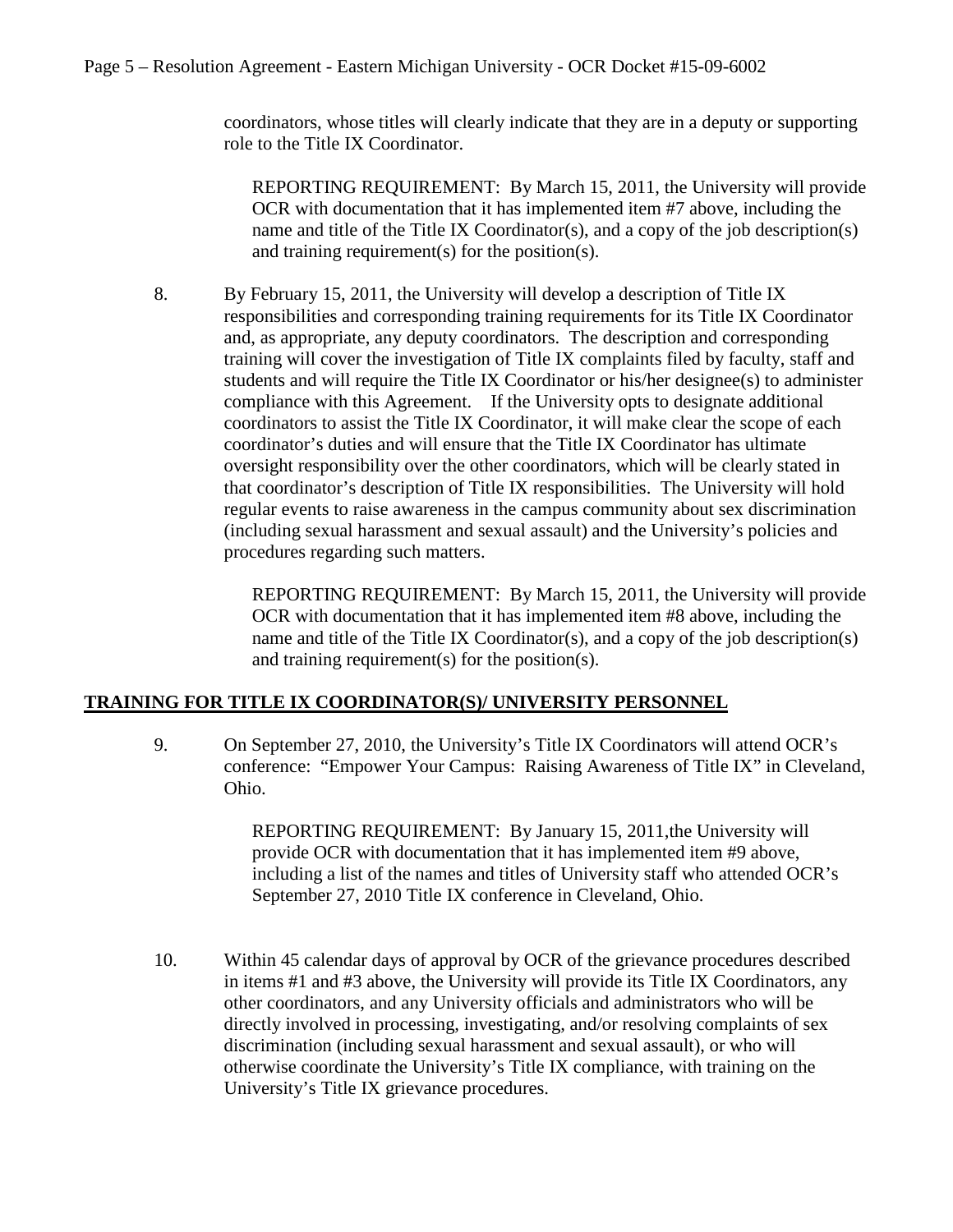REPORTING REQUIREMENT: , Within 30 calendar days of the completion of #10 above, the University will provide OCR with documentation that it has provided appropriate University staff with the training referenced in item #10, including the dates of the training, the names and titles of the trainer(s), a copy of any materials used or distributed during the training, and a sign-in sheet with the names and titles of the University staff who attended the training.

11. By March 15, 2011, the University, with OCR's assistance, will revise its existing online sexual harassment training or develop a new online Title IX training for employees. The training will provide essential guidance and instruction on recognizing and appropriately addressing allegations and complaints of sex discrimination, including the differences between sex discrimination, sexual harassment, and sexual assault and an understanding of the University's responsibilities under Title IX to address allegations of sexually inappropriate behaviors, whether or not the actions are potentially criminal in nature. In addition, the training will cover the University's grievance procedures for Title IX complaints. The University shall require all University personnel, including coaches and residence hall officials, who interact with students on a regular basis to complete the online training. Student temporary employees will not be subject to the training requirement. Any University personnel hired after the training completion date contained in this agreement will be required to complete the online training. The online training will be updated annually, if necessary in order to reflect any changes to the law, University policy, and University practices with respect to Title IX compliance. The University will notify University personnel of all such changes within 30 calendar days of such change.

> REPORTING REQUIREMENT: Within 30 calendar days of completion of item #11, the University will provide OCR with documentation that it has implemented item #11 above, including copies of any notices provided to University staff regarding the required on-line training, and documentation of the names and titles of the University staff who have completed the training.

#### **STUDENT-FOCUSED REMEDIES**

12. By March 15, 2011, the University will establish a committee of students, with representation from various student groups, including women's groups, student athletes, and others; the University's Title IX Coordinators and others, as appropriate, to identify strategies to ensure that students understand their rights under Title IX, understand how to report violations of Title IX and to ensure that the University takes each complaint seriously and provides a prompt and equitable response in accordance with the requirements of Title IX. Additionally, the committee will recommend additional strategies for the prevention of sexual harassment/sexual assault incidents, including outreach and educational activities.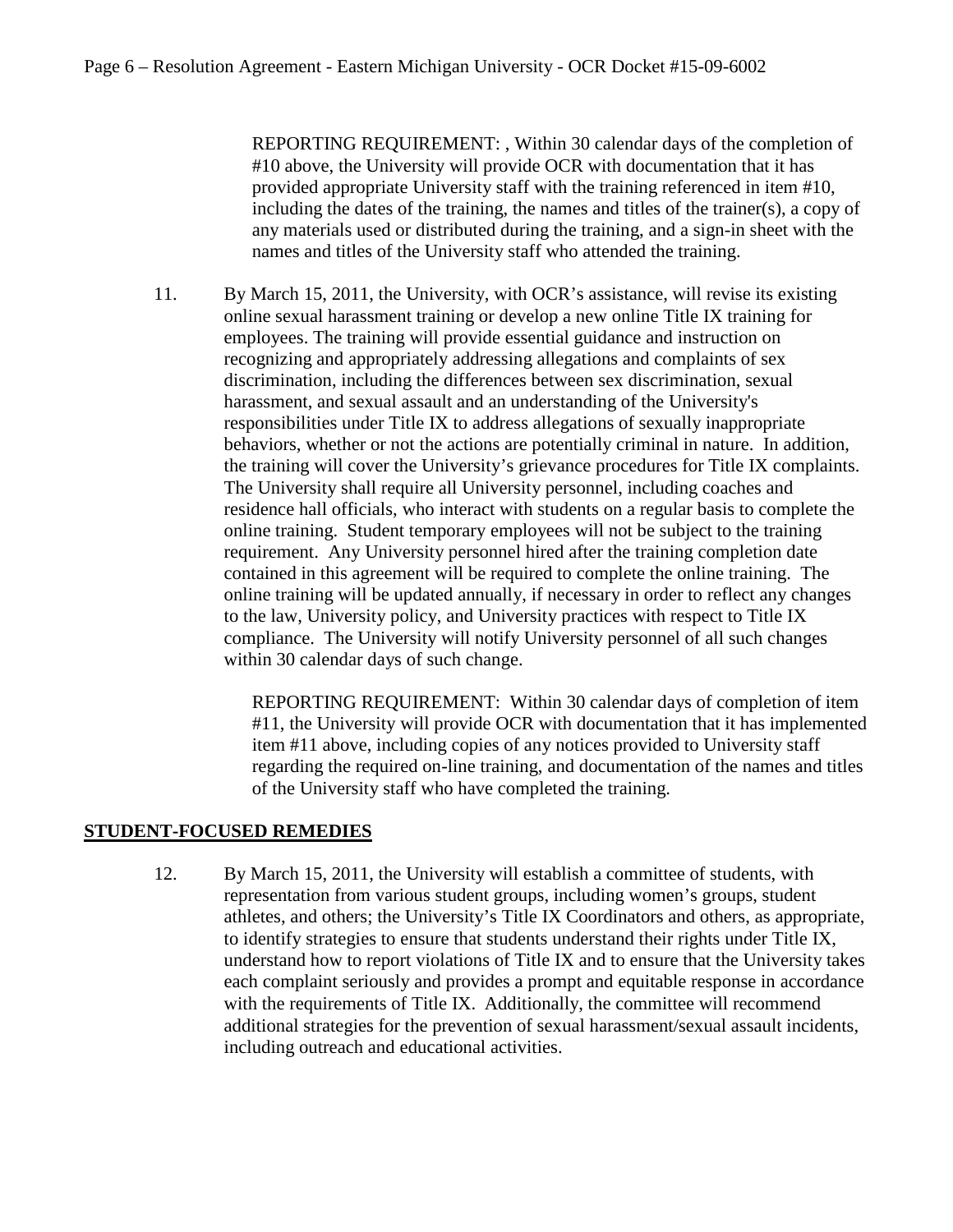REPORTING REQUIREMENT: By April 30, 2011, the University will provide OCR with documentation that it has implemented item #12 above, including a list of names and titles of the members of the appropriate student and employee groups, a copy of the group's recommended actions, and a detailed description of any strategies the group recommended to prevent incidents of sexual harassment/sexual assault, including any outreach or educational activities.

13. By August 30, 2011, the University will include in its existing freshman orientation program a series of informational topic(s) to ensure that students are aware of the University's prohibition against sex discrimination (including sexual harassment and sexual assault); can recognize such sex discrimination and sexual harassment when they occur; and understand how and with whom to report any incidents of sex discrimination (including sexual harassment and sexual assault). At least one required topic will specifically address the connection between alcohol abuse and sexual harassment and sexual assault, and at least one of the topics shall inform students that they may speak with a University counselor if they are concerned about issues of sexual harassment and/or sexual assault. In addition, the topics will cover the University's updated grievance procedures for Title IX complaints, as well as a general overview of what Title IX is, the rights it confers on students, the resources available to students who believe they have been victims of sexual harassment/assault, and the existence of OCR and its authority to enforce Title IX.

> REPORTING REQUIREMENT: Within 30 calendar days of completion of item #13, the University will provide OCR with documentation that it has implemented item #13 above, including copies of the freshman orientation schedule, the names and titles of the employees who presented on the required topics, and copies of any materials that were used or distributed regarding the required topics.

14. By August 30, 2011, the University will include in any annual residence life orientation for students residing in campus housing a topic to ensure that students are aware of the University's prohibition against sex discrimination (including sexual harassment and sexual assault); can recognize such sex discrimination and sexual harassment; are aware of Title IX and the rights it confers on students; understand how and with whom to report any incidents of sex discrimination (including sexual harassment and sexual assault), including where to find the University's grievance procedures for Title IX complaints on the University's website and the resources available to students who believe they have been victims of sexual harassment/assault.

> REPORTING REQUIREMENT: Within 30 calendar days of completion of item #14 above, the University will provide OCR with documentation that it has implemented item #14 above, including copies of the residence life orientation schedule and copies of any materials that were used or distributed regarding the required topics.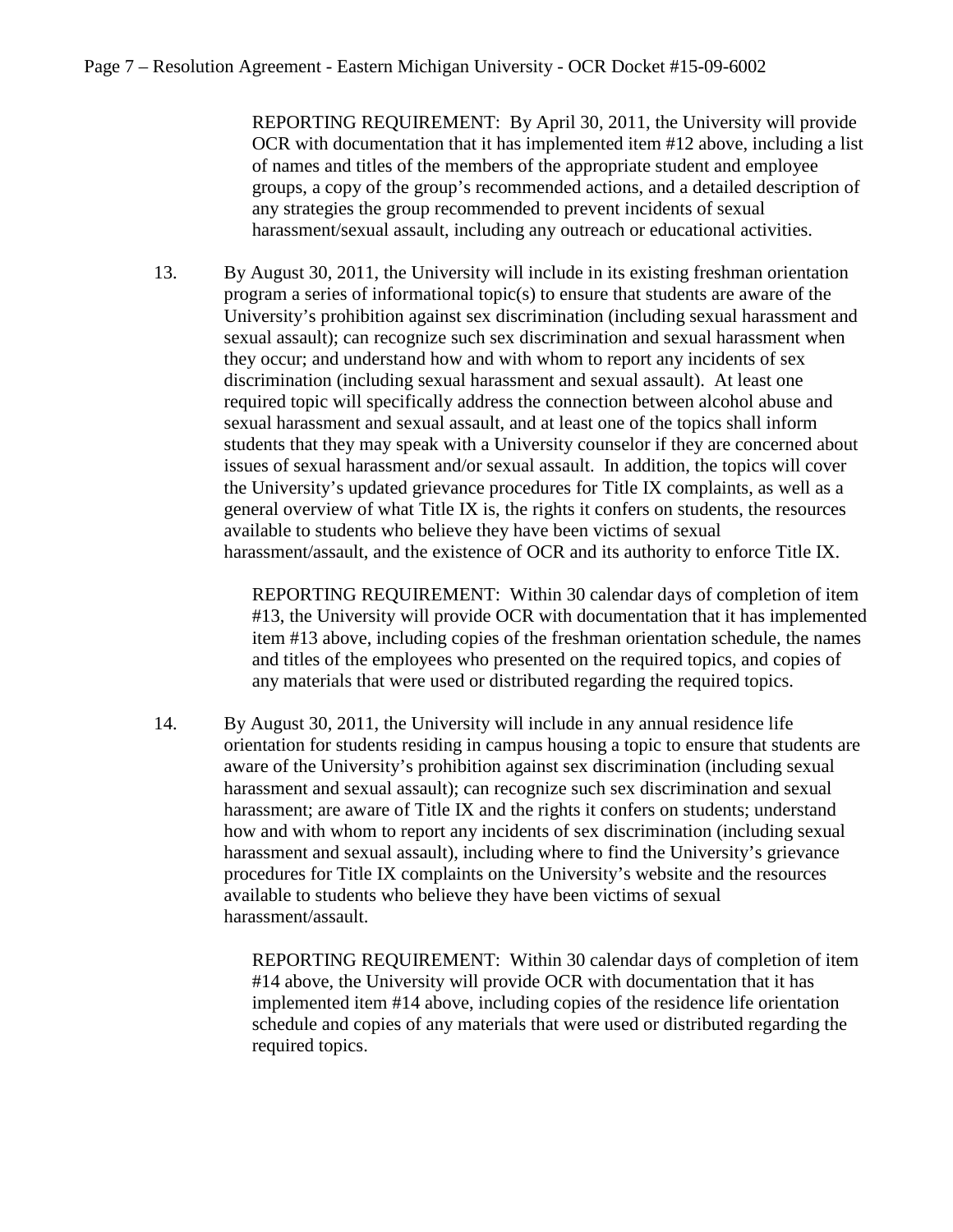15. By January 15, 2011, the University will submit to OCR for its review procedures that designate a contact to be "on call" to assist victims of sexual assault. This contact is currently the Safehouse Center, which provides emergency response services [http://www.safehousecenter.org/survivor-emergencyservices.html.](http://www.safehousecenter.org/survivor-emergencyservices.html) The procedures will require the Office of Public Safety to provide the "on call" contact information to each victim of sexual assault. The "on call" person's duties will include: being available at the victim's request to come to the victim's assistance when a report of sexual assault has been made to the Department of Public Safety. The procedures will provide that the "on-call" person will meet with the victim at the victim's request. Either the on-call person or the Department of Public Safety will explain to the victim the various assistance options the University provides, such as counseling services and academic support, and to notify the victim of the University's Title IX obligations, whether or not the student opts to file a sexual harassment complaint pursuant to the University's Title IX grievance process. The procedures will also provide for University officials, at least one of whom is knowledgeable about Title IX, to explore and, as deemed appropriate, promptly implement a range of interim measures regarding the victim's housing and educational options while the victim's complaint is investigated.

> REPORTING REQUIREMENT: Within 45 calendar days of receipt of written approval from OCR of the procedures listed in item #15 above, the University will provide OCR with documentation that it has adopted and published those procedures on its website and in the sexual assault publication referenced in item #15 above and has provided instruction to relevant staff in the University's counseling center and Office of Public Safety, as well as to the University's Title IX Coordinator(s), regarding how to effectively implement the procedures.

16. By March 15, 2011, the University will submit to OCR for its review a publication on sexual assault. The publication will contain information on what constitutes a sexual assault, what to do if you have been the victim of sexual assault, and contact information for on and off-campus resources for victims of sexual assault. The publication will prominently display the contact information for the "on call" person(s) listed in paragraph #15 above and a description of the "on call" person's duties. In addition, the University will include information on how to file a complaint of sexual assault with the University, how to file a separate complaint of sexual harassment with the University, the name and contact information for the University's Title IX Coordinator(s) and a description of the Title IX Coordinator's role. The publication will also provide information on how to obtain counseling and academic assistance in the event of a sexual assault, and information on what interim measures can be taken if the alleged perpetrator lives on campus and/or attends classes with the victim. The foregoing information also will be included in the Title IX publication referenced in item #17 below and covered during any Title IX training required by this Agreement.

> REPORTING REQUIREMENT: Within 60 calendar days of receipt of written notification from OCR that the publication referenced in items #16 above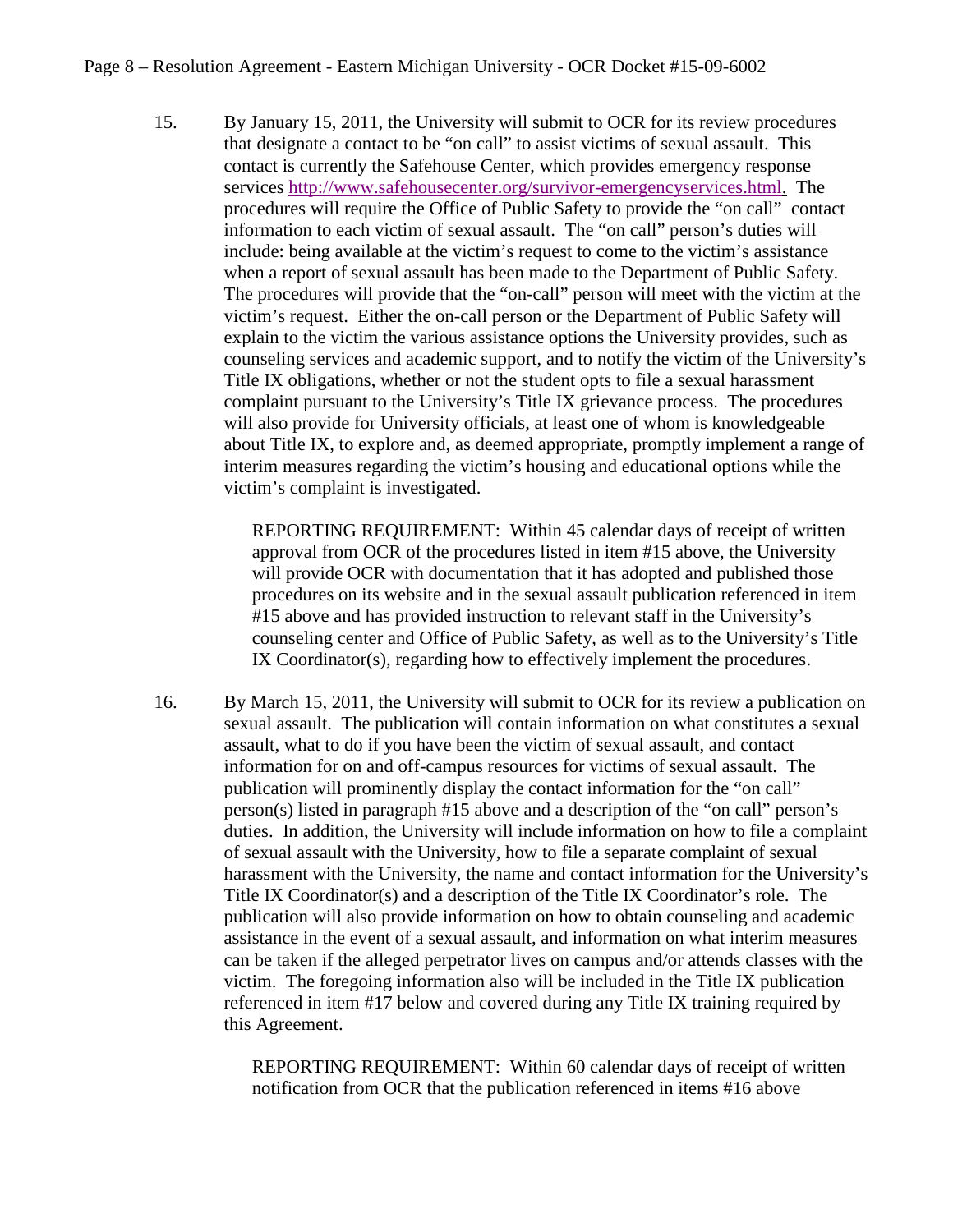complies with Title IX, the University will provide OCR with the web address where the publication is posted on the University's website, with links to that information on the web pages for the University's athletics and residence hall programs. The University also will submit documentation that the publication has been included in the University's student handbooks and has been and will be distributed and discussed at all future student orientations; distributed to any local rape crisis centers, including Safehouse; and provided to the sponsors of sex discrimination (including sexual assault) awareness events to encourage their distribution at those events. In addition, the University will provide OCR with documentation confirming that a copy of the publication has been distributed by the University's Office of Public Safety to each individual who makes a complaint of sexual assault.

17. By March 15, 2011, the University will submit to OCR for its review a separate publication on sex discrimination which defines sex discrimination, sexual harassment, and sexual assault; includes the University's grievance procedure(s) for addressing Title IX complaints raised by students and staff, includes an explanation of the different offices that handle any of the above referenced complaints; and includes the name or title and contact information for the University's Title IX Coordinator(s), and a description of the Title IX Coordinator's role. This publication will contain a cross-reference to the sexual assault publication identified in item #16 above.

> REPORTING REQUIREMENT: Within 60 calendar days of receipt of written notification from OCR that the publication referenced in item #17 above complies with Title IX, the University will provide OCR with the web address where the publication is posted on the University's website, with links to that information on the web pages for the University's athletics and residence hall programs. The University also will submit documentation that the publication has been included in the University's student handbooks and has been and will be distributed and discussed at all future student orientations; distributed to any local rape crisis centers, including Safehouse; and provided to the sponsors of sex discrimination (including sexual assault) awareness events to encourage their distribution at those events. In addition, the University will provide OCR with documentation confirming that a copy of the publication has been distributed by the University's Office of Public Safety to each individual who makes a complaint of sexual assault.

18. By June 11, 2012, and again at the end of the 2012-2013 and 2013-2014 school years, and subject to Institutional Review Board ("IRB") approval, the University will conduct a climate check with students on campus to assess the effectiveness of steps taken pursuant to this Resolution Agreement, or otherwise by the University, to achieve its goal of a campus free of sexual harassment, in particular sexual assaults. The climate check may be completed by sending a survey to each University student that contains questions about the student's knowledge of sex discrimination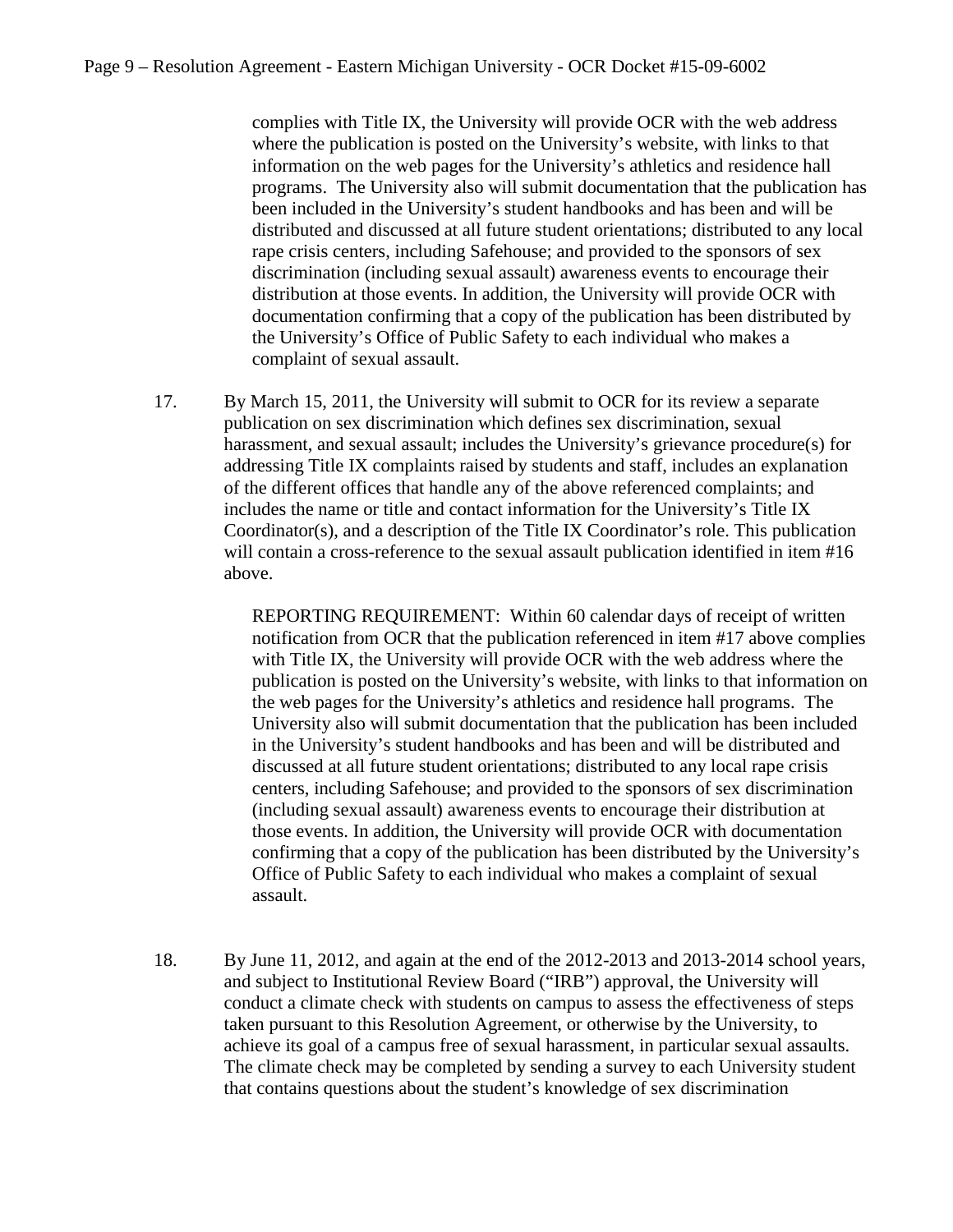(including sexual harassment and sexual assault) and any experiences with sex discrimination while attending the University, and the student's awareness of the University's Title IX policies and procedures. If the University opts to use a survey, the University first will submit the survey to OCR for review and approval prior to its distribution. Further, OCR must be provided with copies of the students' responses within 60 calendar days of receipt. Information gathered during these climate checks will be used to inform future proactive steps taken by the University. Finally, part of the University's ongoing climate checks will include informing students about who they can report concerns about sex discrimination to, such as the Title IX coordinator or a counselor, as described in other provisions of this Agreement.

REPORTING REQUIREMENT: By June 30, 2012, 2013, and 2014, the University will provide OCR with documentation demonstrating implementation of item #18 above, including a description of how the climate check(s) were completed, copies of any student responses to surveys, summaries of other information obtained, and proposed actions, if appropriate, that the University plans to take in response to the information gathered during the climate checks.

19. By March 15, 2011, the University will review its campus police records for the 2009-2010 school year and, for any complaint of sexual assault that was treated solely as a criminal matter and/or where the Title IX Coordinator was not involved, the University's Title IX Coordinator will review the matter to determine whether sexual harassment occurred in violation of Title IX and whether the remedies provided were effective. If not, the University will promptly take measures, should the victim or the perpetrator still be enrolled as a student, to ensure the sexual harassment was fully and effectively addressed.

> REPORTING REQUIREMENT: By April 30, 2011, the University will make available to OCR documentation showing implementation of item #19 above, including copies of the initial report, any campus police records, and the investigative files of both the campus police and the University's Title IX Coordinator showing the response and remedies obtained, if any.

## **ADDITIONAL REPORTING REQUIREMENTS**

REPORTING REQUIREMENT: By March 15, 2011, December 31, 2011, and December 31, 2012, the University will provide OCR with documentation regarding any events it has held to raise Title IX awareness on campus as referenced in item #8 above. This documentation will include a description of each event, the office that sponsored the event, the intended audience, and how the event was publicized.

REPORTING REQUIREMENT: By June 30, 2012, June 30, 2013, and June 30, 2014, the University will make available to OCR copies of all Title IX grievances filed by students under the revised Title IX grievance procedure in the Student Conduct Code alleging sexual harassment or sexual assault, during the 2010-2011, 2011-2012, and 2012-2013 school years, respectively. The University also will make available to OCR documentation related to the investigation of each complaint, such as witness